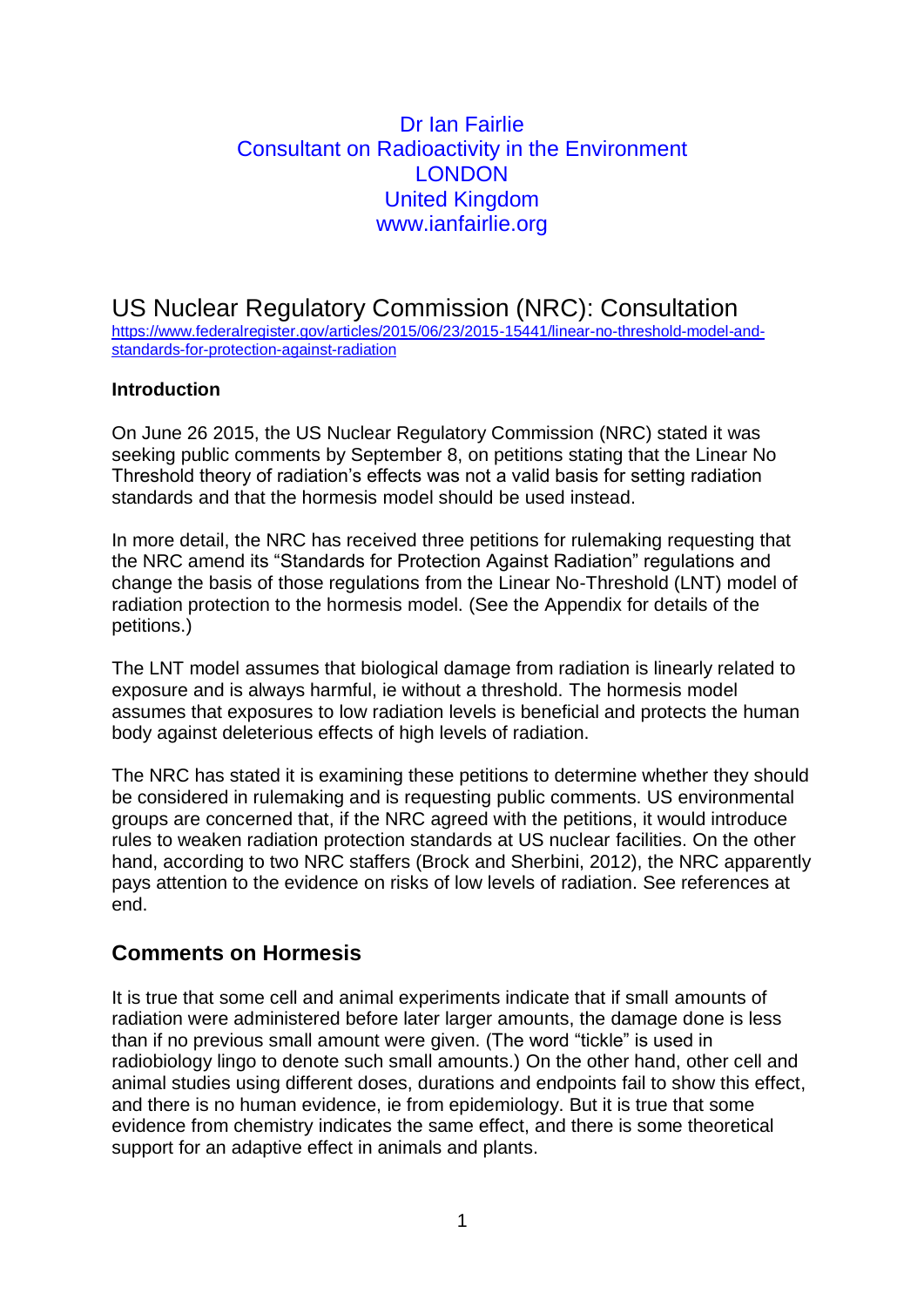Hormesis advocates typically argue that although radiation attacks DNA and causes mutations, DNA repair mechanisms quickly correct these. These mechanisms are certainly numerous and busy – it is estimated over 15,000 repairs per hour are carried out in each cell – but from the sheer number of repairs, many misrepairs occur and it is the misrepairs that cause the damage.

But even if the existence of hormesis were accepted, the question remains – what relevance would it have for radiation protection? The answer- as stated repeatedly in official reports by UNSCEAR and BEIR etc - is zero. For example, do we give "tickle" doses to people about to undergo radiation therapy, or to nuclear workers? Of course, we don't.

And what about background radiation? All of us receive small "tickle" doses of radiation – about 3 mSv per year of which about 1 mSv is from external gamma radiation. Do these somehow protect us from subsequent radiation? How would we notice? And if it did, so what? That is, what relevance would it have for radiation protection, eg setting radiation standards? The answer is again ….none. Indeed, as we show below, increasing evidence exists that even background radiation itself is harmful.

## **Comments on LNT**

On the other hand, the scientific evidence for the LNT is plentiful, powerful and persuasive. It comes from epidemiological studies, radiobiological evidence, and official reports. Let's examine these in turn.

## **A. Epidemiological Studies**

Does the available epidemiological evidence show risks declining linearly with dose at low doses? Yes, recent epidemiology studies do indeed show this, and the important new points are that these are (a) **very large** studies with good confidence intervals, and (b) at **very low doses**, even down to background levels. In other words, the usual caveats about the validity of the linear shape of the dose response relationship down to low doses are unjustified.

The most recent evidence is from a particularly powerful study by Leuraud et al (2015) which shows linearly-related risks down to very low levels (average dose rate = 1.1 mGy per year). [http://www.thelancet.com/journals/lanhae/article/PIIS2352-](http://www.thelancet.com/journals/lanhae/article/PIIS2352-3026%2815%2900094-0/fulltext) [3026%2815%2900094-0/fulltext](http://www.thelancet.com/journals/lanhae/article/PIIS2352-3026%2815%2900094-0/fulltext) The main findings from the Leuraud study are shown in graph 1.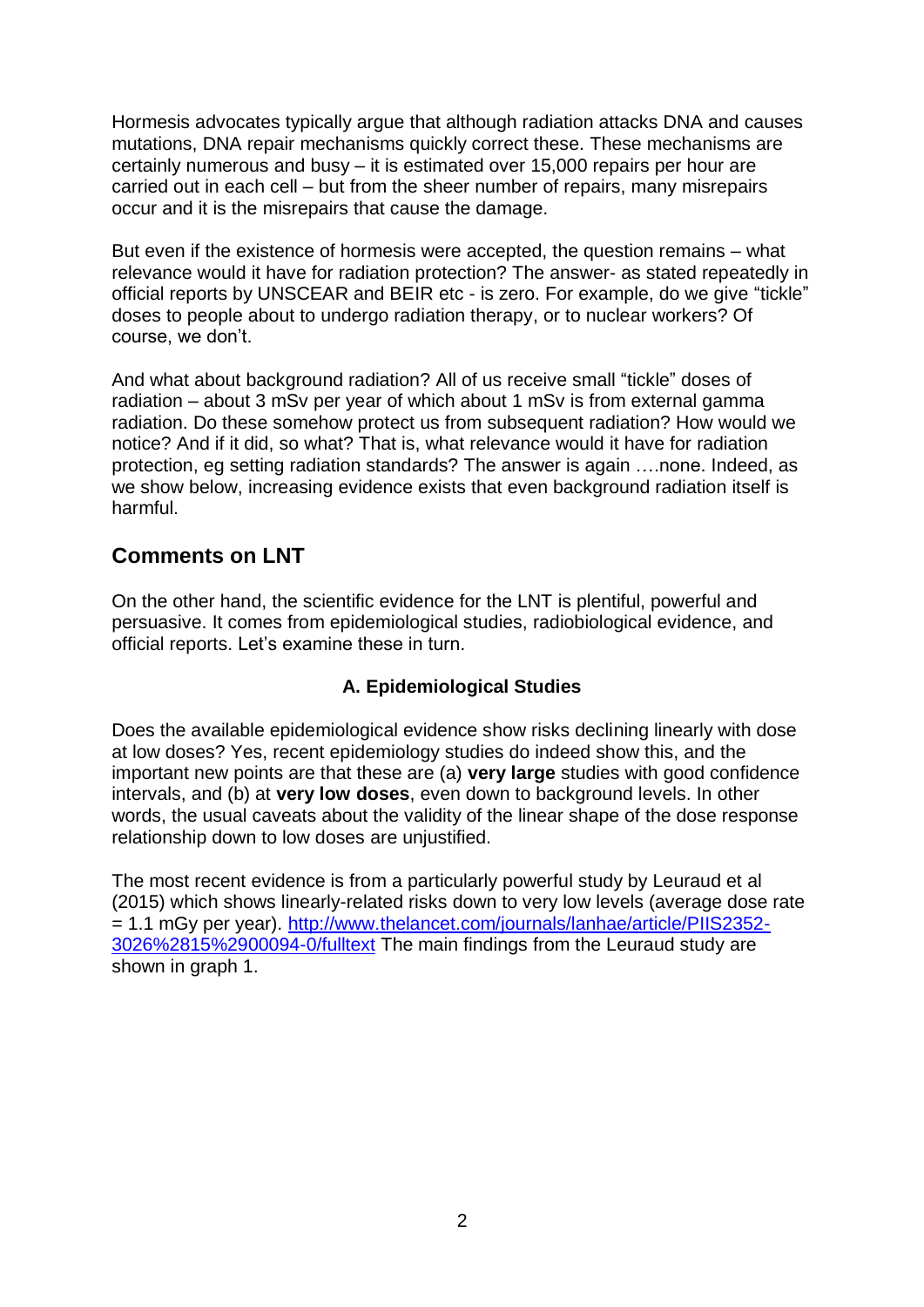



Two interesting things about this study are that 5 of the 13 authors are from US scientific institutes, including the Centers for Disease Control and Prevention, the National Institute for Occupational Safety and Health, the Department of Health and Human Services, University of North Carolina, and Drexel University School of Public Health. Also that the study was funded by many international agencies, including the US Centers for Disease Control and Prevention, US National Institute for Occupational Safety and Health, US Department of Energy, and the US Department of Health and Human Service.

It is legitimate to ask whether the NRC is in contact with these official US agencies about its consultation.

The Leuraud et al study is merely the latest of many studies providing good evidence for the LNT model. Second is the Zablotska study after Chernobyl. Graph 2 below, reproduced from Zablotska et al (2012), shows statistically significant risks for all leukemias and for chronic lymphocytic leukemia (CLL) in over 110,000 Chernobyl cleanup workers. It can also be seen that there are 6 data points showing increased risks below 100 mSv - a commonly cited cut-off point.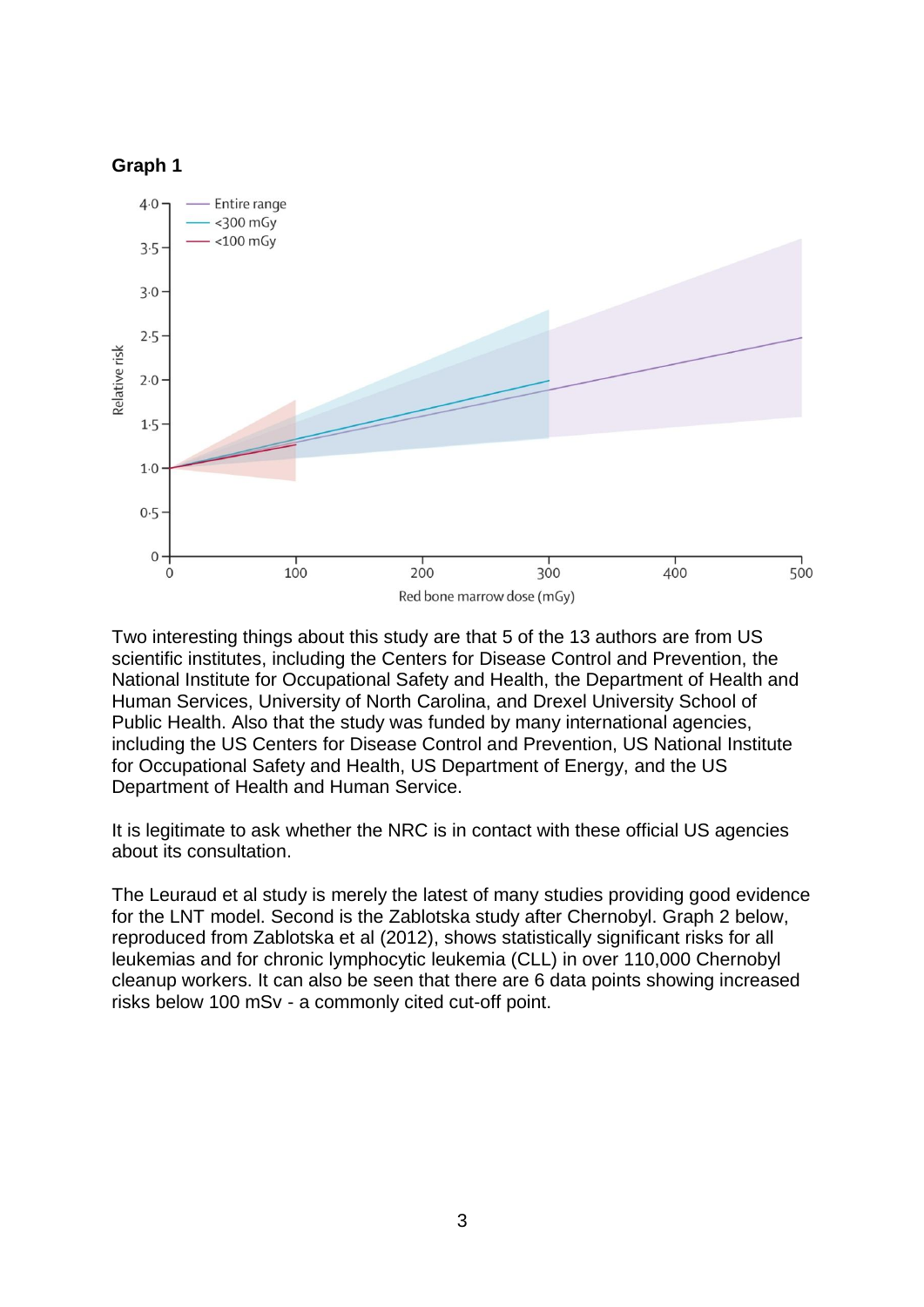

Third is the very recent cohort study of radiation exposures from medical CT scans in the UK by Pearce et al (2012). 74 out of 178,604 patients diagnosed with leukaemia and 135 out of 176,587 patients diagnosed with brain tumours were analyzed. As shown in graph 3 reproduced from their study, the authors noted a positive association between radiation doses from CT scans and leukaemia and brain tumours .The large dashed line showed a linear fit to the data with a 95% confidence interval shown by small dashed lines.



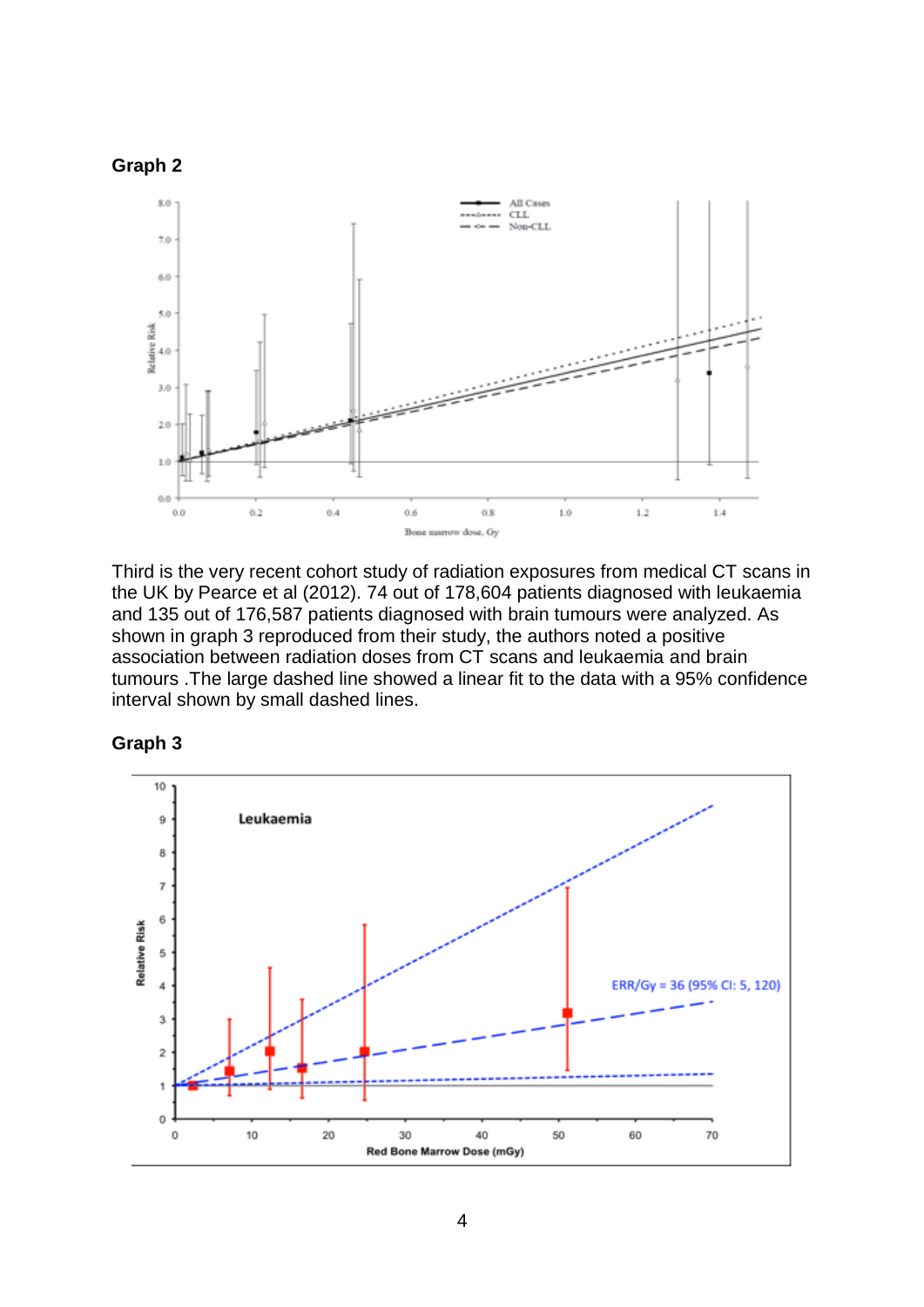Fourth are the risks from background radiation – yes, even from background radiation. Kendall et al in 2012 conducted a large UK record-based case–control study testing associations between childhood cancer and natural background radiation with over 27,000 cases and 37,000 controls. Surprisingly, they observed an elevated risk of childhood leukaemia with cumulative red bone marrow dose from natural background gamma radiation. See the similar findings in a very recent study by Spycher et al (2015) discussed on page 10 below.

In graph 4 below reproduced from the Kendall et al study, the x-axis represents cumulative gamma ray doses in mGy. The red line shows not merely a linear but a slightly supralinear curve fitted to the data. The small dotted lines mark a 95% confidence interval.



#### **Graph 4**

Fifth is the final analysis of the UK National Registry for Radiation Workers (NRRW). This study of observed 11,000 cancer cases and 8,000 cancer deaths in 175,000 UK radiation workers with an average individual cumulative dose of 25 mSv and an average follow-up of 22 years. Graph 5 reproduced from the study shows the relative risks for all solid cancers with the continuous blue line representing the NRRW data, and the continuous red line the results from the US BEIR VII report for comparison – the two are very similar, as can be seen. An estimated ERR of 0.27 per Sv can be derived from this graph.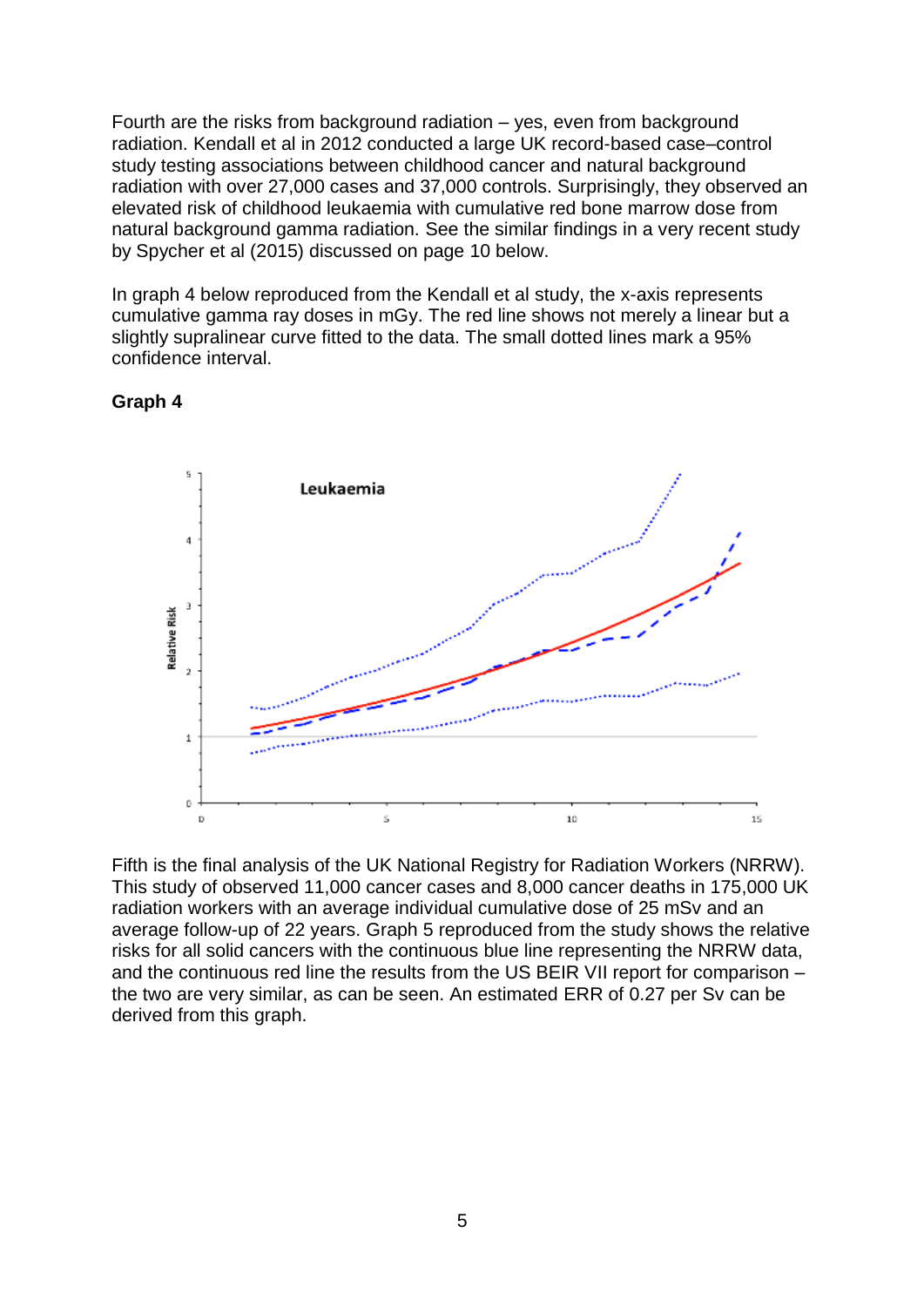



Sixth is the meta-analysis of 13 European studies in 9 EU countries on indoor radon exposure risks by Darby et al (2005). This examined lung cancer risks at measured residential Rn concentrations with over 7,000 cases of lung cancer and 14,000 controls. The action level for indoor radon in most EU countries is 200 Bq per  $m^3$ , corresponding to about 10 mSv per year. (This is derived from a UNSCEAR (2000) reference value of 9 nSv per Bq $\cdot$ h/m<sup>3</sup>. This means that people living 2/3rds of their time indoors (5,780 h/year) at a Rn concentration of 200 Bq/m<sup>3</sup> would receive an effective dose of ~10 mSv/year. Graph 6 reproduced from the study shows elevated risks at concentrations well below this level. The solid line is the authors' linear fit to the data.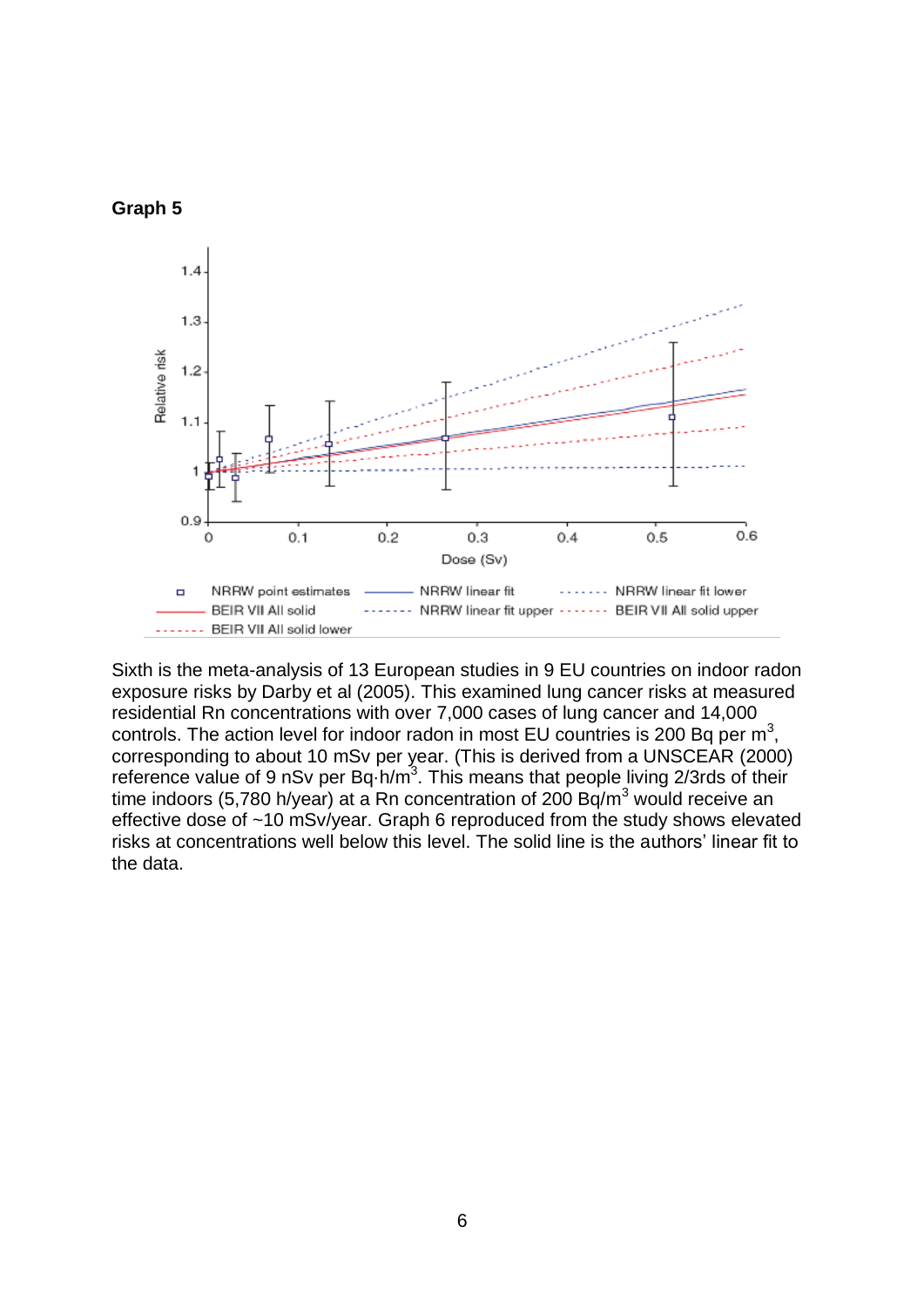### **Graph 6**



#### **No evidence below 100 mSv?**

It is necessary at this point to directly address the argument often raised by hormesis advocates – that there is little evidence of effects below 100 mSv. This is incorrect. Older evidence exists -see [http://www.ianfairlie.org/news/a-100-msv-threshold-for](http://www.ianfairlie.org/news/a-100-msv-threshold-for-radiation-effects/)[radiation-effects/](http://www.ianfairlie.org/news/a-100-msv-threshold-for-radiation-effects/) for a list of studies and the newer evidence, as we have just seen, clearly shows this fact as well.

### **B. Radiobiological Evidence**

Current radiobiological theory is consistent with a linear dose-response relationship down to low doses (ie below ~10 mSv).

The radiobiological rationale for linearity comes from the stochastic nature of energy deposition of ionising radiation. It was explained by 15 of the world's most eminent radiation biologists and epidemiologists in a famous article (Brenner et al, 2003) as follows:

"1. Direct epidemiological evidence demonstrates that an organ dose of 10 mGy of diagnostic x-rays is associated with an increase in cancer risk.

2. At an organ dose of 10 mGy of diagnostic x-rays, most irradiated cell nuclei will be traversed by one or, at most, a few physically distant electron tracks. Being so physically distant, it is very unlikely that these few electron tracks could produce DNA damage in some joint, cooperative way; rather, these electron tracks will act independently to produce stochastic damage and consequent cellular changes.

3. Decreasing the dose, say by a factor of 10, will simply result in proportionately fewer electron tracks and fewer hit cells. It follows that those fewer cells that are hit at the lower dose will be subject to (i) the same types of electron damage and (ii) the same radiobiological processes as would occur at 10 mGy.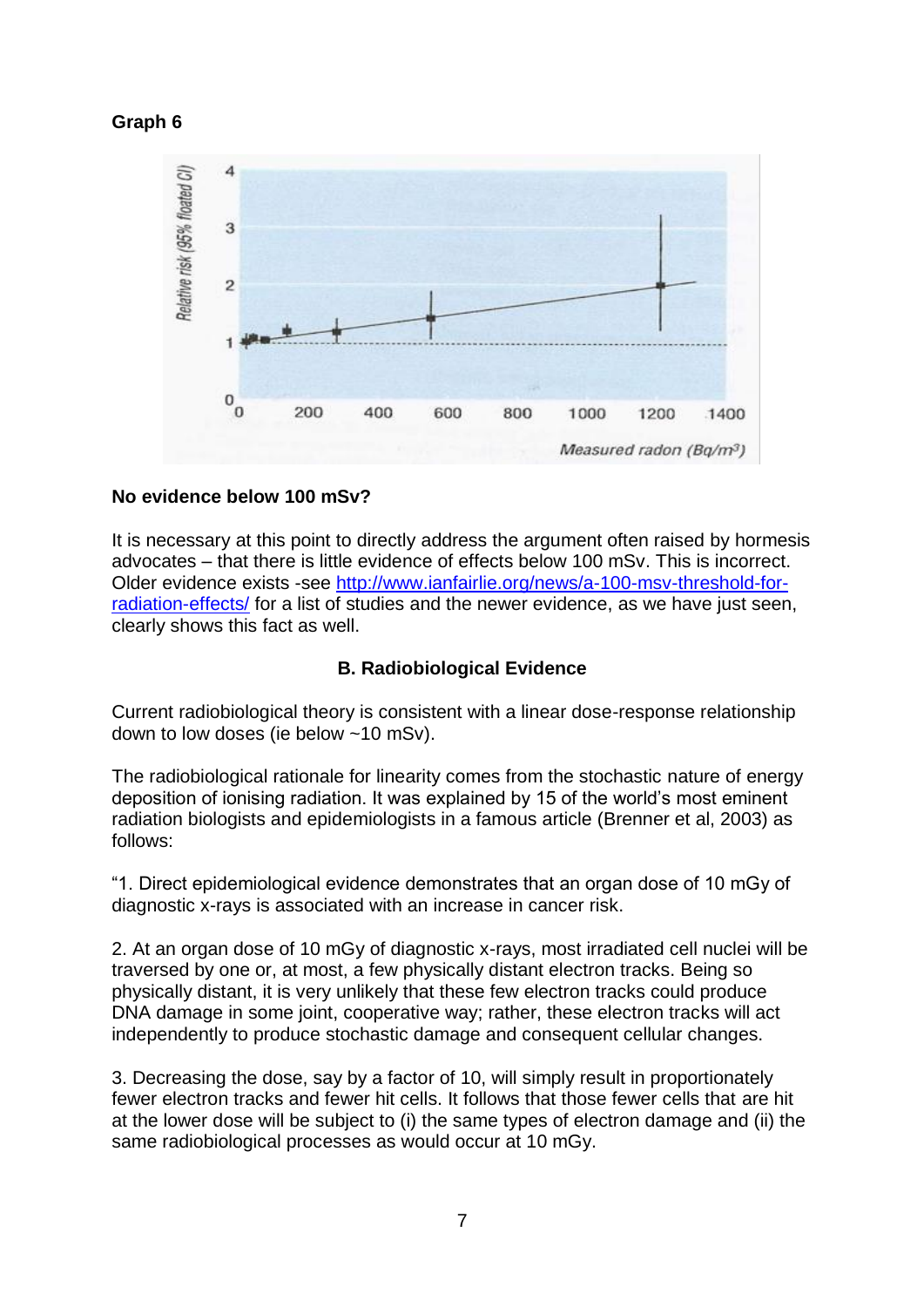4. Thus, decreasing the number of damaged cells by a factor of 10 would be expected to decrease the biological response by the same factor of 10; i.e., the response would decrease linearly with decreasing dose. One could not expect qualitatively different biological processes to be active at, say, 1 mGy that were not active at 10 mGy, or vice versa. The argument suggests that the risk of most radiation -induced endpoints will decrease linearly, without a threshold, from ~10 mGy down to arbitrarily low doses."

### **C. Official Reports**

Both types of evidence (epidemiology and radiobiology) have been examined in 4 international official reviews: UNSCEAR (2008), US NCRP Report No 136 (2001), US BEIR VII (2006) and ICRP 99 (2006). These reports confirmed the LNT as being the most prudent assumption for radiation protection purposes.

For example in 2006, the chair of BEIR VII, Richard R. Monson, associate dean for professional education and professor of epidemiology, Harvard School of Public Health, Boston stated "The scientific research base shows that there is no threshold of exposure below which low levels of ionizing radiation can be demonstrated to be harmless or beneficial".<http://hps.org/documents/BEIRVIIPressRelease.pdf>

Recently, the US-based scientist Mark Little and his colleagues (Little et al, 2009) examined the matter in considerable detail. They discussed (i) the degree of curvature in the cancer dose response within the Japanese atomic bomb survivors and other groups, (ii) the consistency of risks between the Japanese and other lowdose cohorts, and (iii) biological data on mechanisms. They concluded linearity was the best bet.

Also in 2009, the head of the US Environmental Protection Agency's radiation section reviewed the matter in an influential article (Puskin, 2009). He stated "Although recent radiobiological findings indicate novel damage and repair processes at low doses, LNT is supported by data from both epidemiology and radiobiology. Given the current state of the science, the consensus positions of key scientific and governmental bodies, as well as the conservatism and calculational convenience of the LNT assumption, it is unlikely that EPA will modify this approach in the near future".

## **The Importance of LNT in Radiation Protection**

Regardless of dissenting views on LNT, the reality is that most concepts used in radiation protection today are fundamentally based on the LNT theory. For example, LNT underpins the concepts of absorbed dose, effective dose, committed dose, and the use of dose coefficients (ie Sv per Bq of a radionuclide). It also allows radiation doses (i) to be averaged within an organ or tissue, (ii) to be added from different organs, and (iii) to be added over time.

LNT also permits annual dose limits; optimization -ie comparison of practices; radiation risk assessment at low and very low doses; individual dosimetry with passive detectors; collective dose, and dose registers over long periods of time.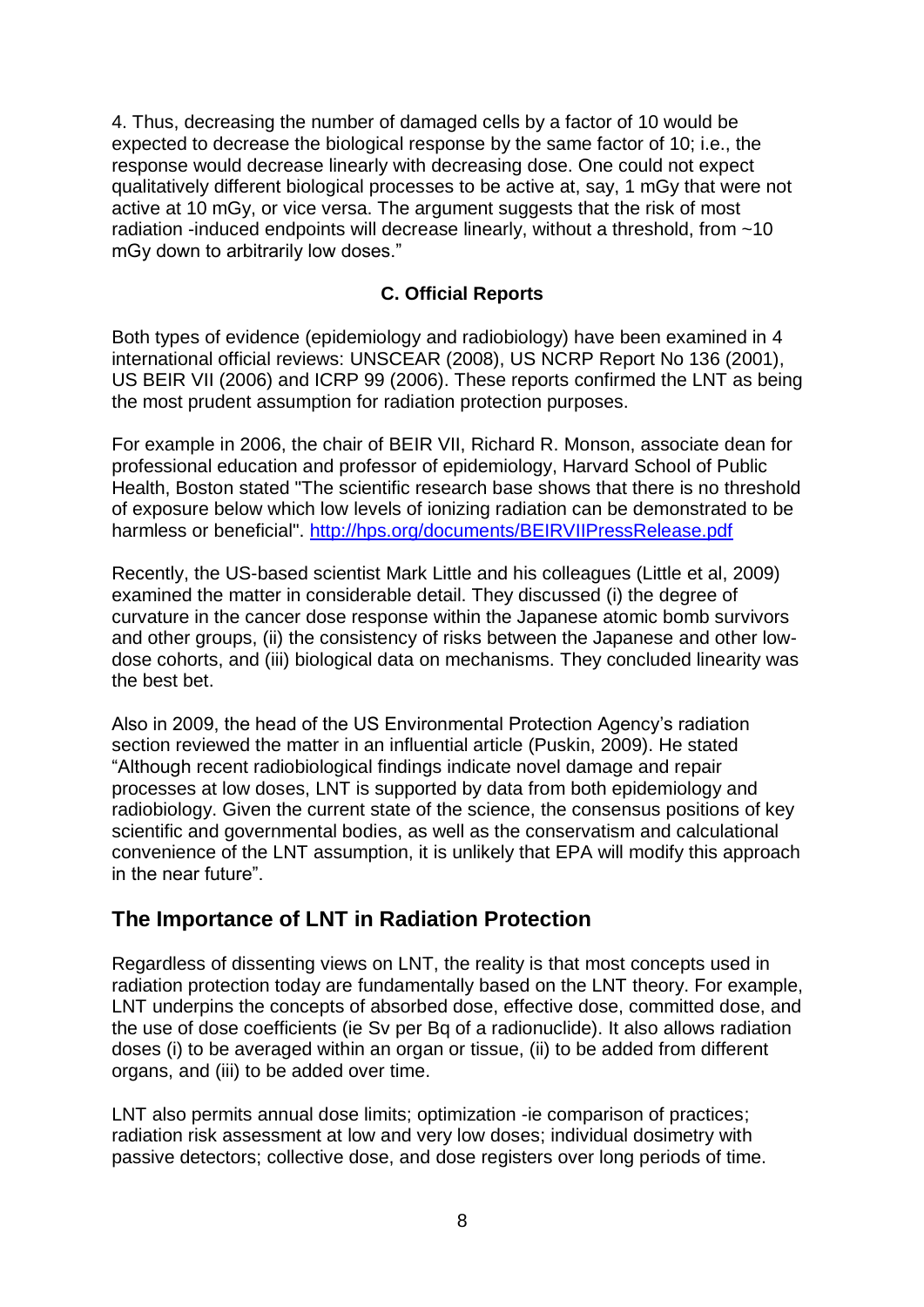In fact, the LNT underpins all legal regulations in radiation protection in the US and in the rest of the world. Indeed, if the LNT were not used, it's hard to imagine our current radiation protection systems existing at all. However this statement should not be misconstrued to mean that the LNT is used just because it's convenient: the LNT is used because the scientific evidence for it is comprehensive, cogent and compelling.

# **Statistical Significance**

<u>.</u>

It is necessary to discuss the vexed issue of statistical significance, as hormesis advocates (eg [http://atomicinsights.com/leukemia-and-lymphoma-study-recently](http://atomicinsights.com/leukemia-and-lymphoma-study-recently-published-in-lancet-being-strong-challenged-by-sari/)[published-in-lancet-being-strong-challenged-by-sari/\)](http://atomicinsights.com/leukemia-and-lymphoma-study-recently-published-in-lancet-being-strong-challenged-by-sari/) often dismiss studies stating they show "no significantly" raised risks at low levels, or that excess risks are "not significant" at low levels, or similar phrases.

Let's examine these phrases because they can mislead readers into incorrectly thinking that the reported increase is "unimportant" or "irrelevant". The word "significant" is a specialist adjective used in statistical tests to convey the narrow meaning that the likelihood of an observation being a fluke is less than 5% (assuming a p = 5% test was used). It does not mean important or relevant.

Secondly, such phrases are often glibly used by hormesis advocates without explaining that the test level used is quite arbitrary. There is no scientific justification for using a 5% or any other test level: it is merely a matter of convenience. In other words, it is quite possible for results which are "not significant" when a 5% test is applied, will become "significant" when a 10% test is used. For this reason, good epidemiologists nowadays have stopped using the words "significant" or "significance" altogether. Instead they use confidence intervals: hormesis advocates should follow suit.

There is a third reason why these phrases shouldn't be used. Scientifically speaking, it's bad practice to dismiss results (or to imply this) just because they do not meet a statistical test. This is because the probability (ie p value) that an observed effect may be a fluke is affected by both magnitude of effect and size of study (Whitely and Ball, 2002). This means statistical tests must be cited with caution, as the use of an arbitrary cut-off point for statistical significance (often  $p = 5\%$ ) can lead to incorrectly accepting the null hypothesis - ie that there's no effect (Sterne and Smith, 2001). This is called a type II error in statistics, and it often occurs in studies due to low numbers<sup>1</sup> of observed cases (Everett et al, 1998) rather than lack of effect. In other words, the rejection of findings for statistical reasons can often hide real risks (Axelson, 2004; Whitley and Ball, 2002).

So what should hormesis advocates do with a study having positive findings which do not meet their self-selected 5% test? First of all, they should NOT reject the findings. Instead they should report the observed increase and add there's a greater than 5% possibility this could be a chance finding. And then they should discuss

 $<sup>1</sup>$  It should be borne in mind that low case numbers are not the fault of researchers but often due to</sup> the fact that many conditions are rare (eg child leukemia) and very large numbers of exposed people are needed to pick up the few observed cases.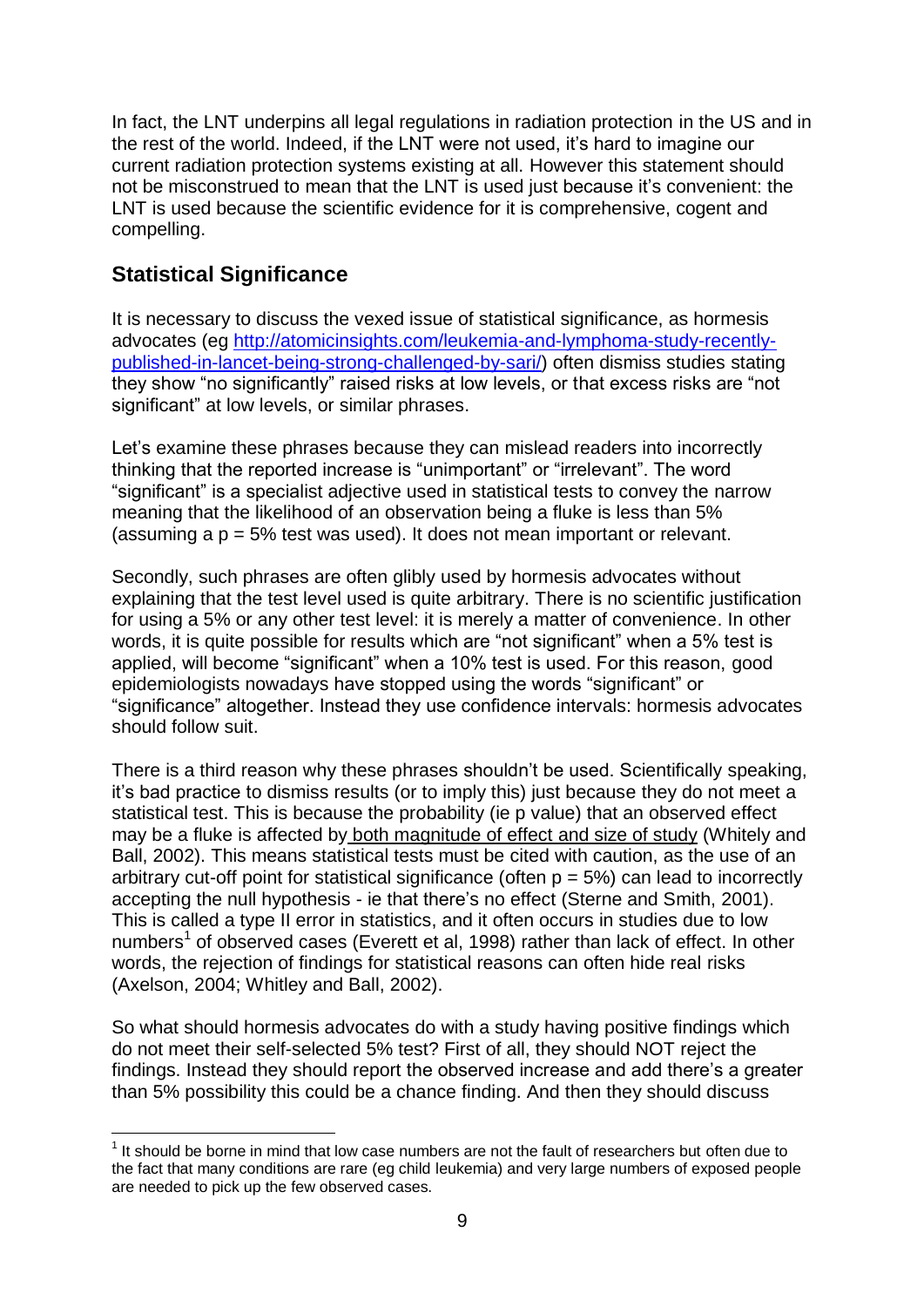whether their interpretation would change if a slightly less strict 10% test were chosen (as is increasingly used nowadays). And they should discuss the confidence interval so that readers can make up their own minds. For example, they could say that the relative risk was, say, 1.55 with a 90% confidence interval of 1.01 to 1.98. This would mean that the observed relative risk was 1.55 and that we are 90% sure that the real value lies between 1.01 and 1.98. The key point is that the loaded words "significant" or "significance" are therefore avoided.

# **Conclusions**

## **(i) the debate**

The validity or otherwise of LNT and hormesis have been the subject of hundreds of scientific articles and debates over several decades. Unfortunately, much of the literature on hormesis or adaptive response is based on faulty science or on misconceptions, or on misinterpretations, or on all three. This is particularly the case with several US and UK journalists who write with confidence on how radiation risks are exaggerated. Their knowledge and experience of radiogenic risks are limited to say the least, but these journalists, almost on a weekly basis, misinform and mislead the public about radiation risks, so the existence of the US petitions is perhaps unsurprising.

However real scientists are increasingly standing up and opposing the poor science used by hormesis advocates. Very recently, four Swiss scientists from the Institute of Social and Preventive Medicine at the University of Bern; the Swiss Tropical and Public Health Institute, Basel and the University of Basel published a study which revealed that exposure to high rates of background radiation resulted in increased cancer risks to children (Spycher et al, 2015). <http://ehp.niehs.nih.gov/1408548/>

In reply, 17 scientists (Siegel et al, 2015) mostly from the US, some of whom were members of a hormesis pressure group "Scientists for Accurate Radiation Information" objected to these findings. They alleged that the government would have to evacuate children living in higher radiation areas and relocate them to lower radiation areas. They stated that studies like this should not be taken seriously without public health policy implications being examined. [\(http://ehp.niehs.nih.gov/1510111/\)](http://ehp.niehs.nih.gov/1510111/)

The Swiss scientists in turn responded [\(http://ehp.niehs.nih.gov/1510111R/\)](http://ehp.niehs.nih.gov/1510111R/) that the proposed evacuation was "nonsensical" in view of the very low numbers involved. In a spirited rejoinder, they refuted the poor science cited and added that "the Scientists for Accurate Radiation Information *a priori* exclude the possibility that low-dose radiation could increase the risk of cancer. They will therefore not accept studies that challenge their foregone conclusion".

## **(ii) the petitions**

After briefly examining the three US petitions, my conclusion is that they do not merit serious consideration. It seems that the petitioners, who may or may not have axes to grind about radiation risks, have seized on the possible phenomenon of hormesis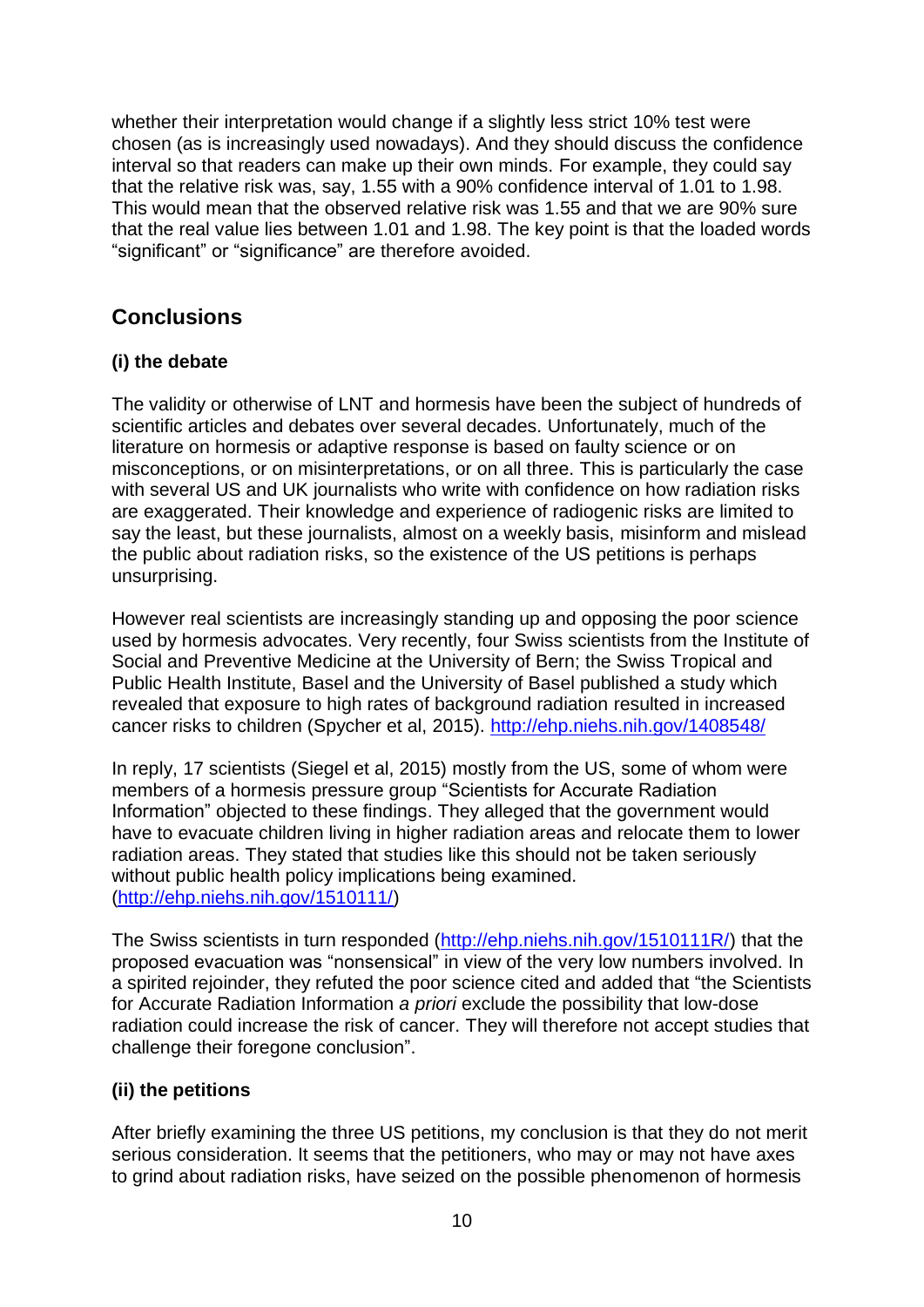to make ill-considered claims that radiation is protective or even good for you. In other words, the petitions appear to be based on preconceptions, or even ideology, rather than the scientific evidence which points in the opposite direction.

The petitions should not be used by the NRC to justify weakening regulatory standards at US nuclear facilities. A question remains whether the NRC should have accepted the petitions for review. Presumably the NRC has discretion not to review or to refer back spurious, mischievous, or ill-founded petitions.

The NRC should seek guidance from the five US scientific agencies and Government departments mentioned above whose scientists have published evidence on the matter.

Credits. Thanks to Dr Jan Beyea, Cindy Folkers, Dr Alfred Körblein, Xavier Rabilloud, Dr Marvin Reznikoff and Dr Gordon Thompson for comments on drafts. Any errors are my responsibility.

## **References**

Axelson O. Negative and non-positive epidemiological studies. Int J Occup Med Environ Health. 2004;17:115-121.

BEIR VII (2006) [http://www.nap.edu/catalog/11340/health-risks-from-exposure-to-low-levels-of](http://www.nap.edu/catalog/11340/health-risks-from-exposure-to-low-levels-of-ionizing-radiation)[ionizing-radiation](http://www.nap.edu/catalog/11340/health-risks-from-exposure-to-low-levels-of-ionizing-radiation)

Brenner David J, Richard Doll, Dudley T. Goodhead, Eric J. Hall, Charles E. Land, John B. Little, Jay H. Lubin, Dale L. Preston, R. Julian Preston, Jerome S. Puskin, Elaine Ron, Rainer K. Sachs, Jonathan M. Samet, Richard B. Setlow and Marco Zaider (2003) Cancer risks attributable to low doses of ionizing radiation: Assessing what we really know. PNAS. vol.100 no.24. pp 13761-13766. [www.pnas.orgjcgijdoij10.1073jpnas.2235592100](http://www.pnas.orgjcgijdoij10.1073jpnas.2235592100/)

Brock TA and Sherbini SS (2012) Principles in practice: Radiation regulation and the NRC. Bulletin of the Atomic Scientists 2012 68: 36. http://bos.sagepub.com/content/68/3/36

Cardis et al (2005) Risk of cancer after low doses of ionizing radiation: retrospective cohort study in 15 countries. BMJ. 2005 Jul 9;331 (7508).

Darby et al (2005) Radon in homes and risk of lung cancer: collaborative analysis of individual data from 13 European case-control studies. BMJ 2005;330:223.

Everett DC, Taylor S, Kafadar K. Fundamental Concepts in Statistics: Elucidation and Illustration. J of Applied Physiology 1998; 85(3):775-786.

Kendall G M, M P Little, R Wakeford, K J Bunch, J C H Miles, T J Vincent, J R Meara and M F G Murphy (2012) A record-based case–control study of natural background radiation and the incidence of childhood leukaemia and other cancers in Great Britain during 1980–2006. Leukemia (5 June 2012) | doi:10.1038/leu.2012.151

Leuraud, Klervi et al (2015) Ionising radiation and risk of death from leukaemia and lymphoma in radiation-monitored workers (INWORKS): an international cohort study. The Lancet Haematology. Published Online: 21 June 2015.

[Little MP,](http://www.ncbi.nlm.nih.gov/pubmed?term=Little%20MP%5BAuthor%5D&cauthor=true&cauthor_uid=19332841) [Wakeford R,](http://www.ncbi.nlm.nih.gov/pubmed?term=Wakeford%20R%5BAuthor%5D&cauthor=true&cauthor_uid=19332841) [Tawn EJ,](http://www.ncbi.nlm.nih.gov/pubmed?term=Tawn%20EJ%5BAuthor%5D&cauthor=true&cauthor_uid=19332841) [Bouffler SD,](http://www.ncbi.nlm.nih.gov/pubmed?term=Bouffler%20SD%5BAuthor%5D&cauthor=true&cauthor_uid=19332841) [Berrington de Gonzalez A.](http://www.ncbi.nlm.nih.gov/pubmed?term=Berrington%20de%20Gonzalez%20A%5BAuthor%5D&cauthor=true&cauthor_uid=19332841) Risks associated with low doses and low dose rates of ionizing radiation: why linearity may be (almost) the best we can do. [Radiology.](http://www.ncbi.nlm.nih.gov/pubmed/19332841) 2009 Apr;251(1):6-12. doi: 10.1148/radiol.2511081686.